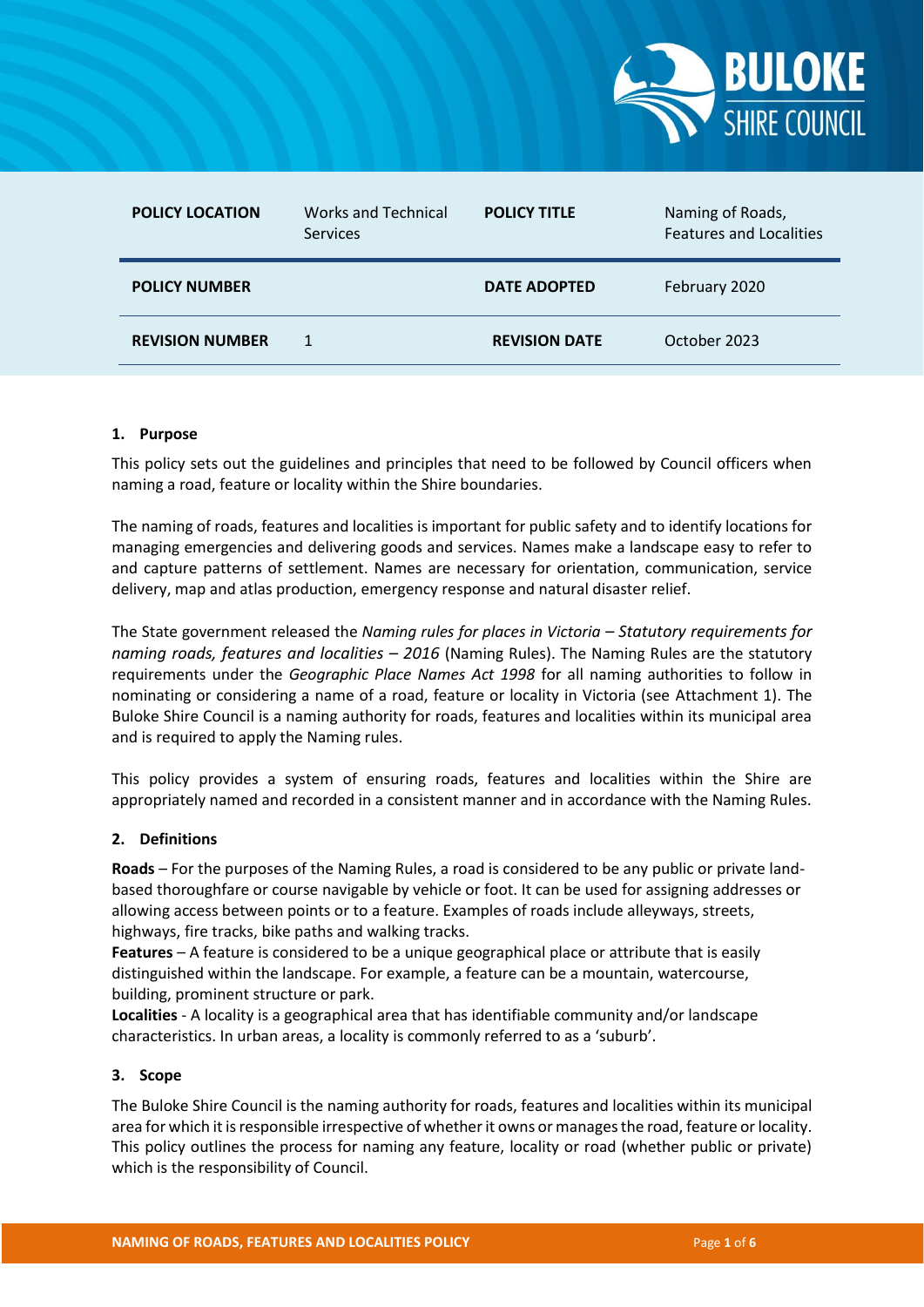

The Naming Rules represent the definitive position in respect to all naming processes. Both the Naming Rules and this policy apply only to new naming proposals or proposals to re-name a road, feature or locality.

Council is not responsible for naming arterial roads, freeways or geographical places of regional, state and national significance.

For information relating to naming a feature, locality or road which is the responsibility of a private company or state government department as the naming authority refer to the Naming Rules.

# **4. Relevant Legislation and Guidelines**

- *Local Government Act 1989* primarily Schedule 10.
- *Naming rules for places in Victoria* Statutory requirements for naming roads, features and localities - 2016 (Naming Rules).
- $\bullet$  *Geographic Place Names Act 1998* – primarily section 5 and section 23 which makes compliance with the Naming Rules mandatory for all local governments.

# **POLICY DETAILS**

# **5. Council to Approve Road, Feature or Locality Names**

Any person, community group, organisation, government department or authority can propose a new name, change an existing name or change a boundary. A person must not apply a name to a road, feature or locality without the consent of the Council. This does not apply to any highway or to any supplementary name applied to the entire length of a declared road by VicRoads.

Upon receipt of a request, Council, as the naming authority must adhere to the Naming Rules including the Checklist located in Appendix C of the Naming Rules and specifically will:

- Consider or propose a name for a road, feature or locality in accordance with Section 1 of the Naming Rules.
- Check for compliance with the relevant naming rules in accordance with Sections 2, 3, 4 and 5 of the Naming Rules.
- Ensure proposals include:
	- o The proposed name.
	- o The location of the road, feature or locality, including a map and, if relevant, its current name.
	- o Background information on why Council should consider naming or changing the name or boundary including any historic reasons of local relevance.
	- $\circ$  The reason for the proposal or why the current name is not considered appropriate or any other relevant information.
	- $\circ$  Contact details of the proposer(s) and information on public consultation that has occurred and/or support and non-support that has been gathered from community members or groups. This should contain the contact details, names, addresses, and signatures of all affected property owners. An affected property owner is one who owns an interest in property contiguous to the Road/Feature/locality.
	- o A statement about how the proposed name conforms with the relevant principles and requirements in the Naming Rules.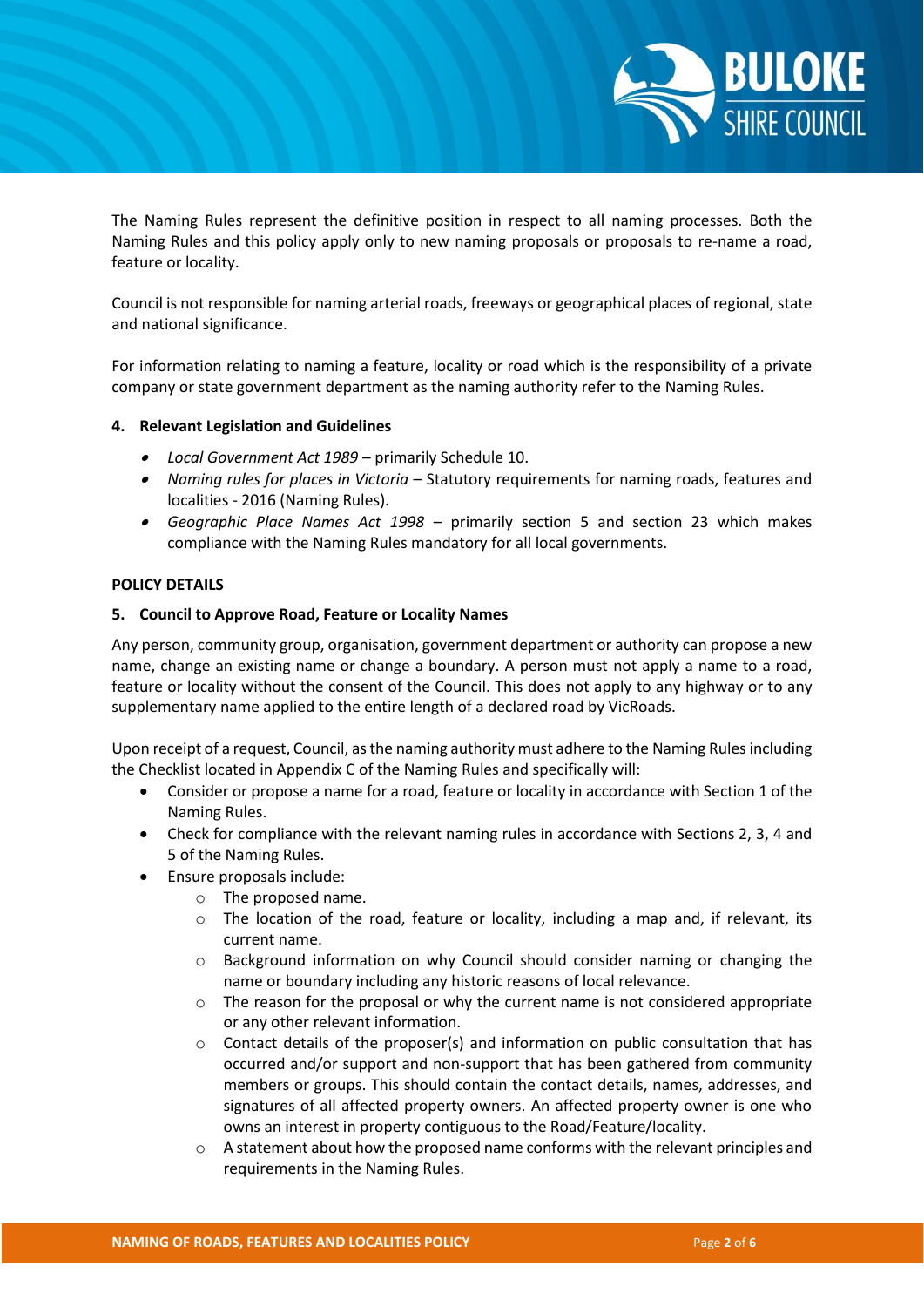

- Undertake community consultation in accordance with Sections 7 and 8 of the Naming Rules. This includes analysis of community feedback and responding to any objections.
- Consider a proposal in accordance with Section 9 of the Naming Rules including making a decision to accept or reject a proposal and recording the decision.
- Upon acceptance of a proposal lodge the proposal with the Office of Geographic Names for the Registrar's consideration in accordance with Sections 10 and 11 of the Naming Rules. The final endorsement and gazettal and registration of a proposal is undertaken by the Registrar of Geographic Names in accordance with Sections 12 and 13 of the Naming Rules.
- Implement appropriate signage and recording in VICNAMES (the online tool used to search and record geographic names, features and localities in Victoria) in accordance with Section 13 of the Naming Rules.

# **6. Notice of proposal or application**

Council will seek to give notice of an application or proposal in accordance with the following:

| Proposal                                                                                                                | Who to consult                          | The Type of Consultation                                                                                                                                                                                  |
|-------------------------------------------------------------------------------------------------------------------------|-----------------------------------------|-----------------------------------------------------------------------------------------------------------------------------------------------------------------------------------------------------------|
| New road.<br>New feature.<br>Renamed road.                                                                              | Immediate<br>community.                 | Letters to affected residents, ratepayers or<br>$\bullet$<br>businesses; and to residents.<br>Notices.<br>$\bullet$                                                                                       |
| Boundary change of a<br>road.                                                                                           |                                         | Listening posts (if it is a large-scale<br>$\bullet$<br>proposal or potentially contentious issue).                                                                                                       |
| New locality (suburb).<br>Renamed feature<br><sub>or</sub><br>locality.<br>Boundary change of a<br>feature or locality. | Immediate and<br>Extended<br>community. | Letters to affected residents, ratepayers or<br>$\bullet$<br>businesses; and to residents, ratepayers<br>and businesses in properties adjacent to<br>the proposed new boundaries.<br>Notices.<br>Surveys. |
|                                                                                                                         |                                         | Listening posts (if it is a large-scale<br>$\bullet$<br>proposal or potentially contentious issue).                                                                                                       |

## **7. Assessment and Evaluation**

A preliminary assessment and evaluation of all naming/renaming proposals will be undertaken by Council officers. The objective of this assessment is to establish that the proposal has reasonable and justifiable merit and will consider:

- The reasons/rational for the proposal.
- Broad community interest and benefit.
- Potential costs.
- Existing community views.
- Controversy that a proposal may generate.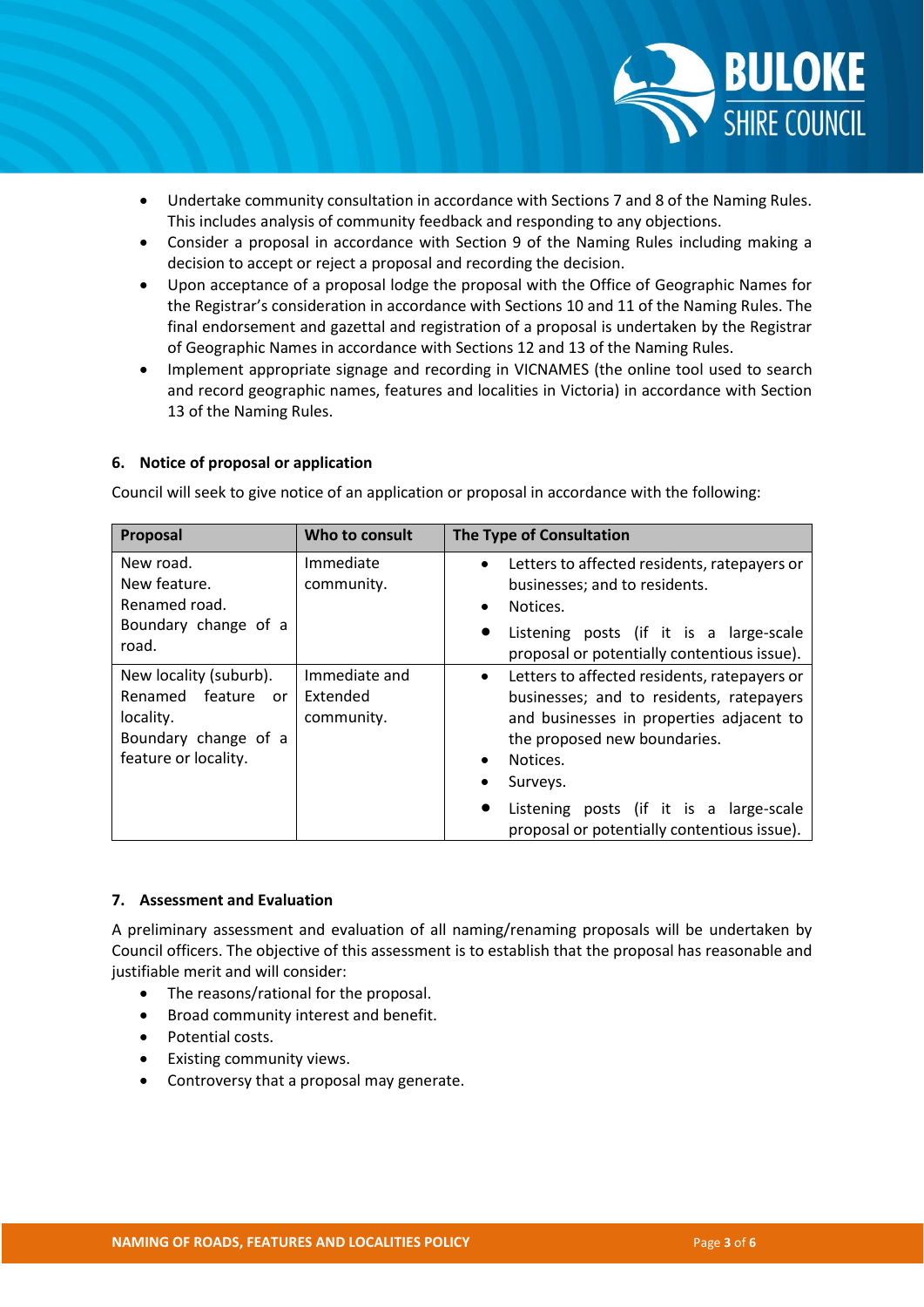

# **8. What Council will consider**

The Council shall name and may rename a road, feature or locality required for public traffic and public purposes in accordance with the following principles and guidelines and in compliance with the Naming Rules:

- **•** Ensuring public safety.
- Recognising the public interest.
- Linking the name to place.
- **•** Ensuring names are not duplicated.
- Names must not be discriminatory.
- Recognition and use of Aboriginal languages in naming.
- Dual names.
- Using commemorative names (yet avoiding living people)
- Avoid the use of commercial and business names.
- Language.
- Directional names to be avoided.
- Assigning extent to a road, feature or locality.

## **9. Guidelines**

The following naming themes are encouraged for all place naming applications:

- Names derived from Indigenous heritage and language.
- Social and historical events of the local area.
	- o Local flora and fauna.
	- o Does the name honour an event:
	- o Is the name commemorative:
	- o Is the road potentially of Regional, State or National Significance:
	- o Is the name taken from local Aboriginal/Koori language:
	- o Is the name early explorers, pioneers, and settlers:
	- o Eminent persons (must be deceased):
	- o Local history:
	- o Thematic names such as flora, fauna, ships etc;
	- o War/casualty lists;
	- o Commemorative names
- Council will also consider the following:
	- o Whether the name is likely to be confused with the name of another road, feature or locality in the area;
	- $\circ$  Whether the name would duplicate the name of another separate road in the same postcode area, feature or locality;
	- o Whether a loop road is named in such a way that two separate intersections involve roads with the same two names or similar names;
	- $\circ$  Whether the same name would apply to separate lengths of road which are separated by a physical obstruction to vehicular travel, within the same postcode area; and
	- o Any other matter relevant.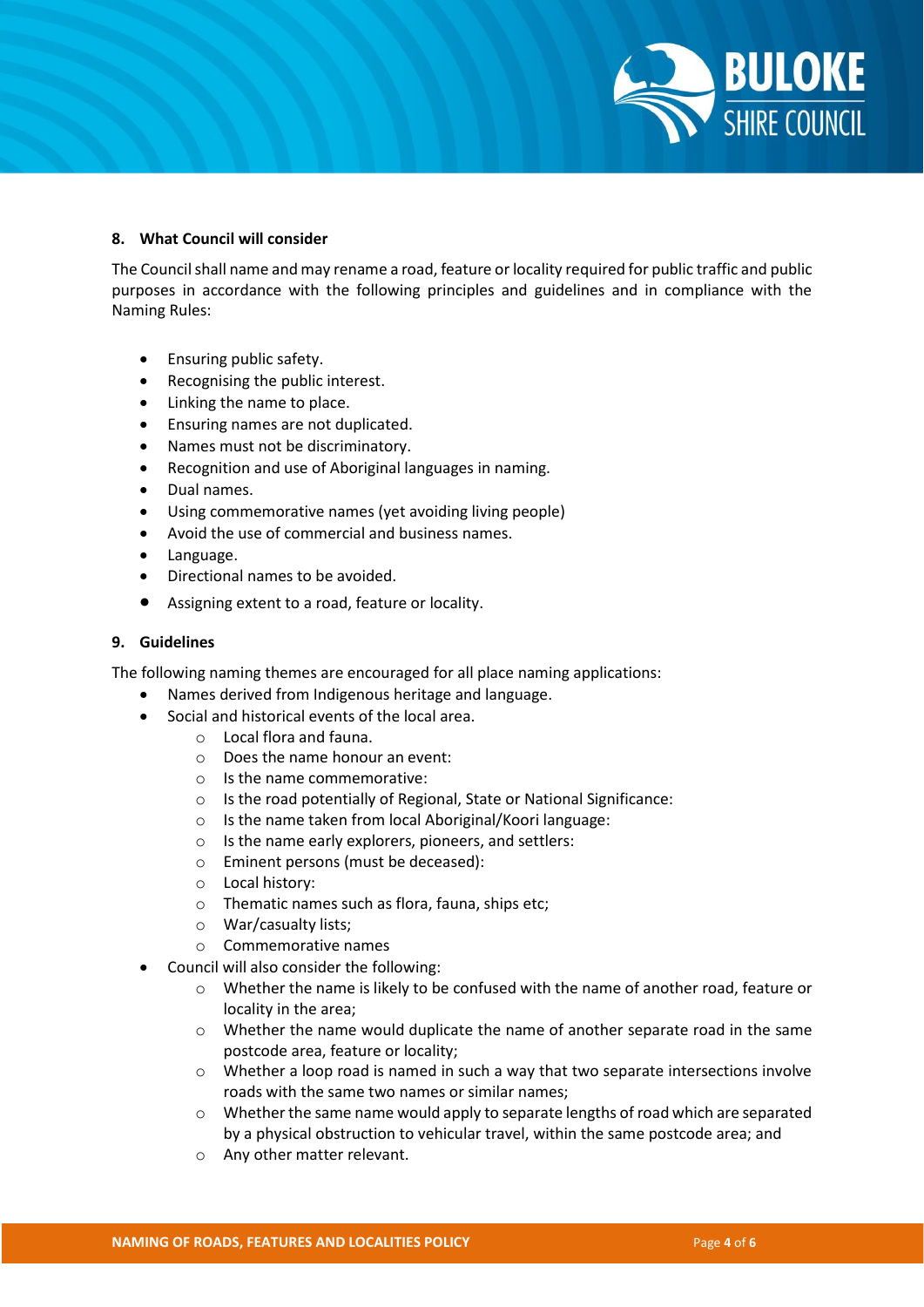

#### **10. Changes to Road, Features or Localities Names**

Prior to the finalisation of a change of a road, feature or locality, the Council must give public notice, enabling people to make written submissions. Such notice shall be undertaken in accordance with a consultation strategy determined as appropriate in line with Section 7 of the Naming Rules.

## **11. Objections and Submissions**

Following notification, any objection or submission received during the public consultation period must be considered by Council including deciding the weight to be given to competing submissions having regard to the Naming Rules. All submissions must be included in an assessment report which includes an assessment and response to the submission.

If Council accepts a proposal and lodges it with the Registrar of Geographic Names, it must provide details of what the objections/submissions were and how they will be or have been dealt with.

Council must advise submitters of its decision in writing in accordance with Section 8 of the Naming Rules. Objectors have 30 days within which to lodge an appeal to the Registrar of Geographic Names.

Council must write a report on its decision of a proposal which includes information about how the proposal conforms to the relevant principles and guidelines of the Naming Rules and discussion on and responses to any objection/submission received during the public consultation period.

## **12. Road Identification**

Where the Council erects signs on roads/streets which are readily passable by traffic to indicate the road name, regard may be had to the requirements of Australian Standard AS 1742.5 "Street Name and Community Facility Name Signs".

## **13. Notice of changes to names**

After changing or naming any road, feature or locality, notice shall be forwarded to:

- The owners of properties abutting such road, feature or locality;
- The Registrar of Geographic Names;
- All emergency services including Police, Fire Brigade, Ambulance Services, Hospitals, SES;
- Other service providers such Australia Post, power, telephone;
- Commissioner of State Land Tax; and
- State and Commonwealth Electoral officers.

## **14. Record of Road, Feature or Locality Names**

Council must keep a record of all road, feature or locality names and name changes agreed to by the Council and must accurately record the names, locations and the dates that the changes become operative.

# **15. Administration Process**

The administration and notification process is outlined within the Naming Rules. These must be referred to throughout the process.

## **16. Accessibility of this policy**

A copy of this policy is: